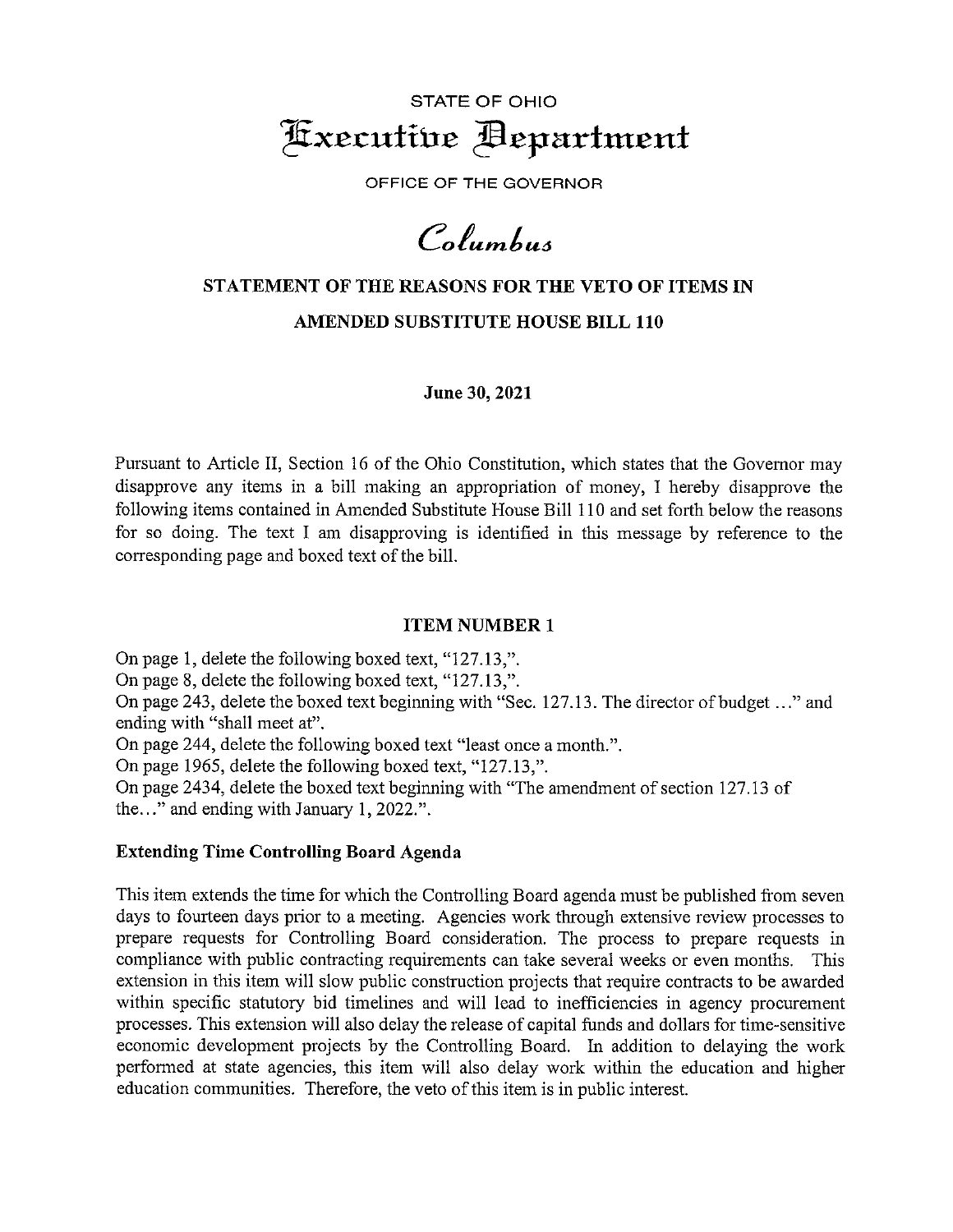#### ITEM NUMBER <sup>2</sup>

On page 2111, delete the boxed text beginning with "SECTION 261.170. PAYMENT RATE . . and ending with "two per cent.".

On page 2229, delete the boxed text beginning with "SECTION 333.165. ADULT DAY CARE ..." and ending with "attendant and homemaker;".

On page 2230, delete the boxed text beginning with "(6) Assisted living; ..." and ending with "(9) Physical therapy.".

On page 2236, delete the boxed text beginning with "based on both of the following: ..." and ending with "approved by the Department".

On page 2236, delete the boxed text beginning with "Pharmacies that have ..." and ending with "reduction in other".

On page 2237, delete the boxed text beginning with "payments made . . ." and ending with " $(D)$ ".

On page 2237, delete the boxed text beginning with "The Department of Medicaid . . ." and ending with "any such transfers.".

## Medicaid Rates in Statutes

This item codifies certain Medicaid program rates in statute. The Ohio Department of Medicaid (0DM) and Ohio Department of Developmental Disabilities (DODD) are supportive of and will implement the increased rates for the PASSPORT, Ohio Home Care, Adult Day Care, MyCare Ohio, Assisted Living waiver programs for specified services, waiver programs administered by DODD. The 0DM will also support the continuation of the tiered pharmacy supplemental dispensing fee. However, establishing rates in statute restricts the ability of the 0DM and DODD to appropriately manage the policies and costs of the Medicaid program in <sup>a</sup> way that benefits Ohio consumers and complies with federal regulations. Therefore, the veto of this item is in the public interest.

## ITEM NUMBER <sup>3</sup>

On page 5, delete the following boxed text "3301.85,".

On page 10, delete the following boxed text "3301.85,".

On page 705, delete the boxed text beginning with "Sec. 3301.85. (A) Beginning on the effective date..." and ending with "comply with those changes".

## JCARR Review of EMIS Changes

This item will require that any changes to the Education Management Information System (EMIS) or the Ohio Department of Education's business rules and policies impacting community schools be reviewed by the Joint Committee on Agency Rule Review (JCARR). This change will effectively treat any policies impacting community schools differently from policies impacting all other public schools, creating inconsistency and confusion around policies that should be administered in common. This language imposes additional bureaucratic requirements and slows the implementation of new laws and programs for community schools, leading to inefficiencies. Therefore, the veto of this item is in the public interest.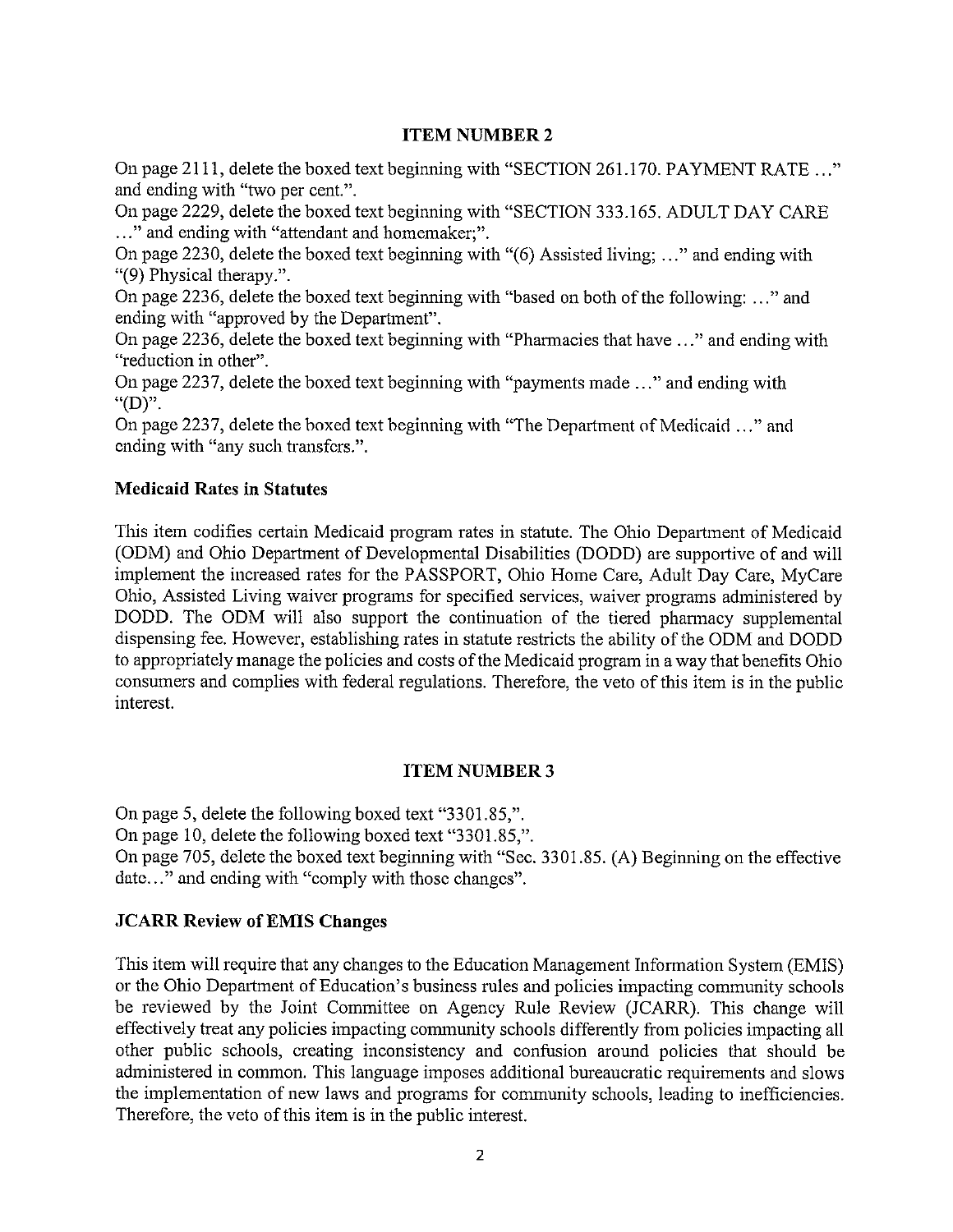## ITEM NUMBER <sup>4</sup>

On page 2, delete the following boxed text "3314.034,".

On page 9, delete the following boxed text "33 14.034,".

On page 864, delete the boxed text.

On page 865, delete the boxed text beginning with "June of the year..." and ending with ".. .Chapter 3323. of the Revised Code".

On page 1966, delete the following boxed text "3314.034,".

# Changing Community School Sponsors

This item includes a proposed exemption in Ohio Revised Code Section 3314.034 that removes an important quality assurance mechanism in law that allows sponsors to hold community schools accountable. This item would allow low-performing community schools in which <sup>a</sup> majority of the enrolled students are children with disabilities to avoid accountability to the schools' sponsors by allowing them to simply shift to another sponsor, an action currently prohibited by law. Such schools are already exempt from automatic closure requirements and are not included in the academic performance ratings in sponsor evaluations. This change reflects <sup>a</sup> step back from the quality controls established over the last several years. Therefore, the veto of this item is in the public interest.

## ITEM NUMBER <sup>5</sup>

On page 2, delete the following boxed text, "2323.52,", "2743.03,", "2746.04,".

On page 5, delete the following boxed text, "2743.76,".

On page 8, delete the following boxed text, "2323.52,", "2743.03,", "2746.04,".

On page 10, delete the following boxed text, "2743.76,".

On page 96, delete the following boxed text, " $(H)(1)$ -Any $(I)(1)(a)$  In order to enforce this section, any".

On page 97, delete the boxed text beginning with "bring an action to enforce this section...." and ending with "is located.".

On page 97, delete the following boxed text "(b) An".

On page 97, delete the following boxed text " $(H)(1)$ (1)(a)(ii)".

On page 97, delete the following boxed text "under that division".

On page 97, delete the following boxed text " $(H)(1)(1)(b)$ " as it appears three times.

On page 552, delete the boxed text beginning with "Sec. 2323.52. (A) As used..." and ending with "of this state".

On page 553, delete the boxed text.

On page 554, delete the boxed text.

On page 555, delete the boxed text.

On page 556, delete the boxed text beginning with "person found to be <sup>a</sup> vexatious.. ." and ending with "the vexatious litigator.".

On page 560, delete the boxed text beginning with "Sec. 2743.03. (A)(1) There..." and ending with "a political subdivision;".

On page 561, delete the boxed text.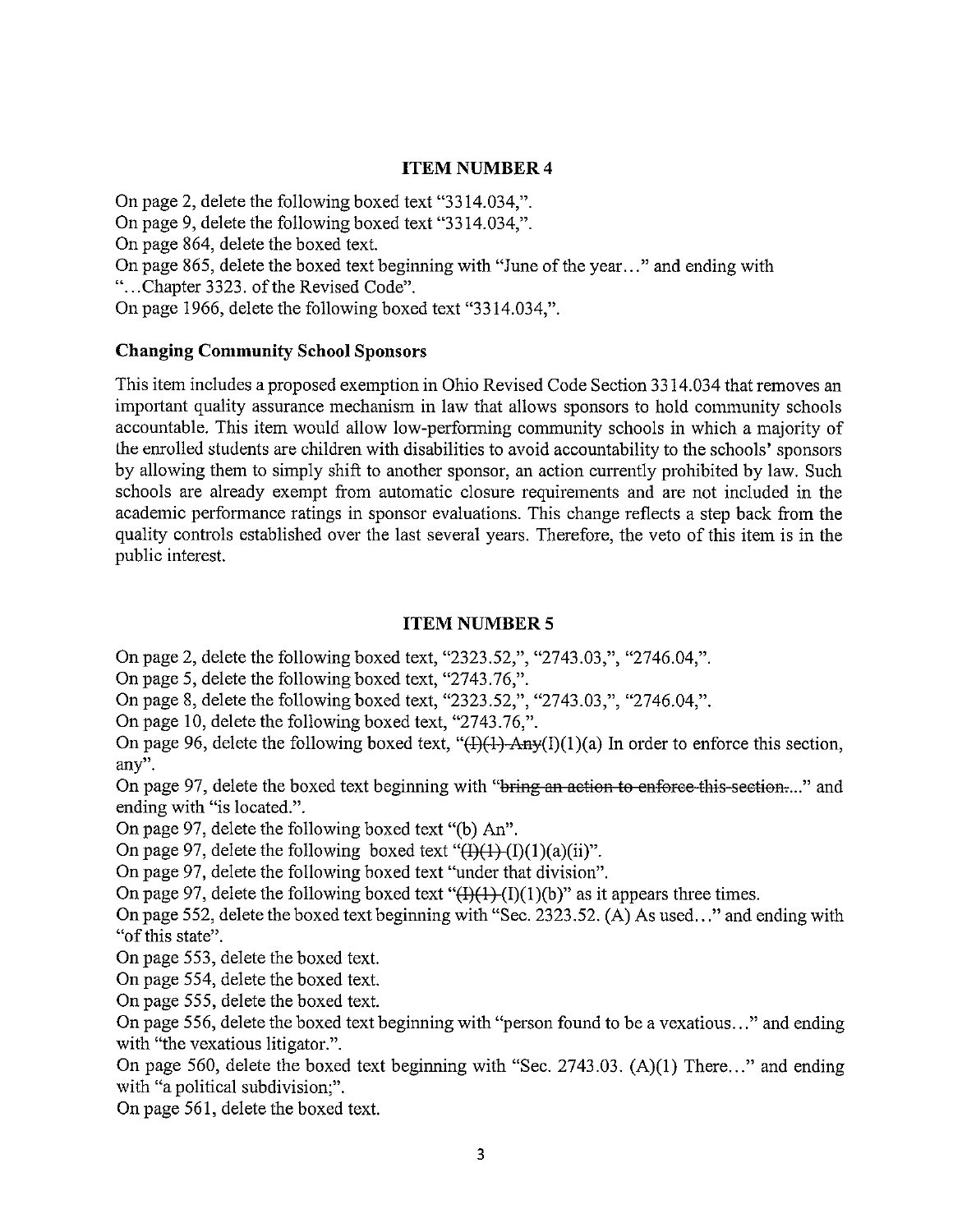On page 562, delete the boxed text. On page 568, delete the boxed text. On page 569, delete the boxed text. On page 570, delete the boxed text. On page 571, delete the boxed text. On page 572, delete the boxed text. On page 573, delete the boxed text. On page 574, delete the boxed text "the Revised Code.". On page 1965, delete the following boxed text, "2323.52.", "2743.03", "2746.04".

#### Court of Claims Procedure for Open Meetings Law Violations

This item creates <sup>a</sup> second jurisdictional venue to hear complaints alleging <sup>a</sup> violation of the Open Meetings Law within the Court of Claims. Violations of the Open Meeting Act have long been handled in the local jurisdiction by the local Court of Common Pleas; therefore, creating <sup>a</sup> second procedure within the Court of Claims is unnecessary. This item also requires any appeal from the Court of Claims to be heard by the local court of appeals, which underscores the fact that local courts are best suited to address alleged open meetings violations that impact the local community. Broadening or restricting the jurisdiction of the Court of Claims, or any court, should be carefully considered and involve great public consultation, including with the Ohio Supreme Court. Further, this item removes the ability of the court to void <sup>a</sup> decision that is not made in an open meeting, which does not contribute to the transparency of government operations. Therefore, the veto of this item is in the public interest.

## ITEM NUMBER <sup>6</sup>

On page 1, delete the following boxed text, "109.02,", "109.111, 109.112,".

On page 5, delete the following boxed text, "101.55,".

On page 8, delete the following boxed text, "109.02,", "109.111,109.112,".

On page 10, delete the following boxed text, "101.55,".

On page 19, delete the boxed text beginning with "Sec. 101.55. (A) When <sup>a</sup> party..." and ending with ... "the cost".

On page 20, delete the boxed text.

On page 21, delete the boxed text beginning with "(C) No individual member" and ending with "general assembly.".

On page 42, delete the boxed text beginning with "Sec. 109.02. The attorney general is..." and ending with "indicted for a crime.".

On page 43, delete the boxed text beginning with "Sec. 109.111. There is hereby created..." and ending with "consistent with the terms of".

On page 44, delete the boxed text beginning with "the order. Upon-its..." and ending with "by the director".

On page 1965, delete the following boxed text, "109.02,", "109.111, 109.112,".

On page 2217, the following boxed text "or for any action under section 101.55 of the Revised Code".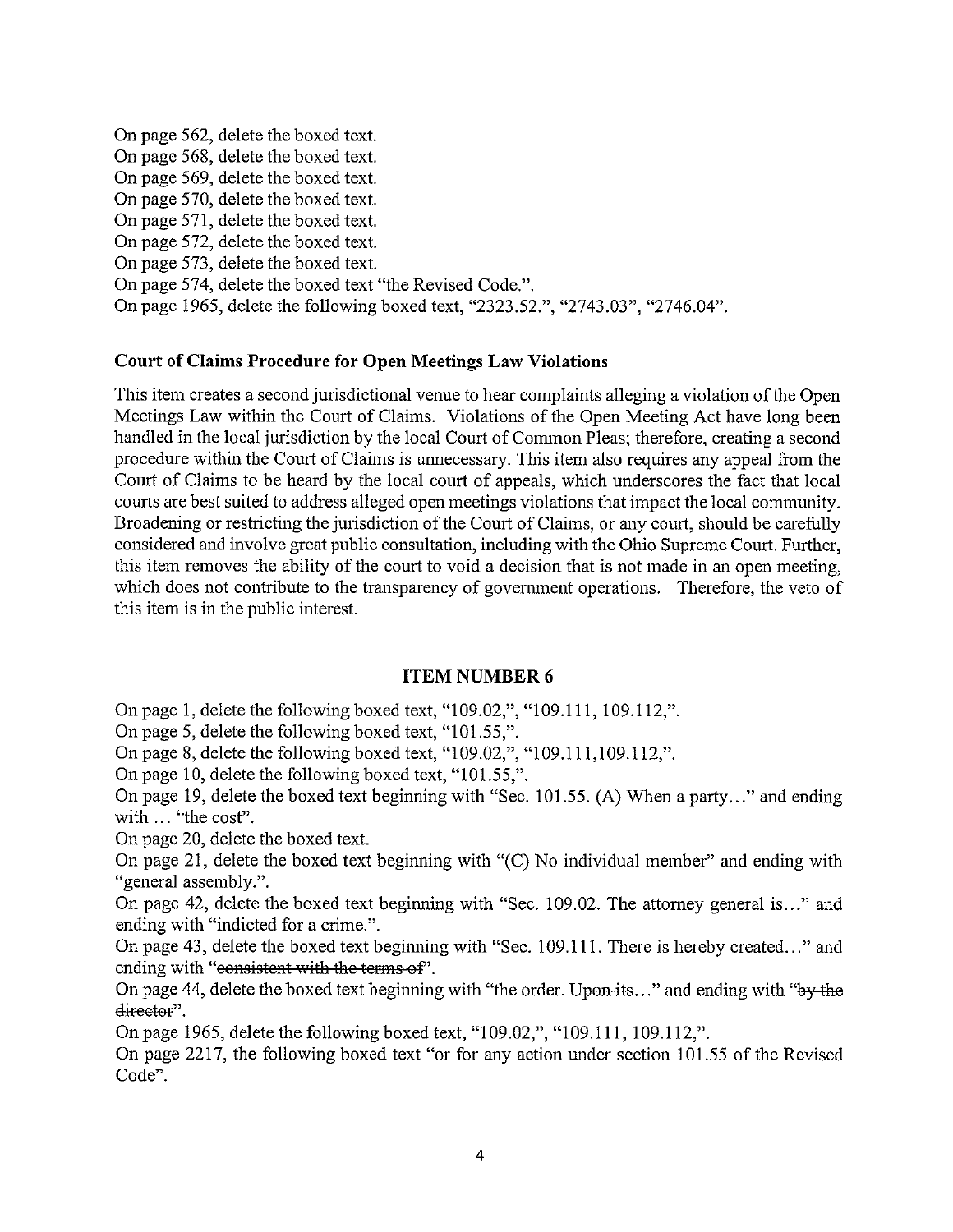#### Court Orders Awarding Money to State/General Assembly Intervention in Lawsuits

These items create <sup>a</sup> right of intervention in Executive Branch litigation by General Assembly leadership and create additional bureaucracy in reporting and finalizing court settlements. It is virtually unheard of for state or federal courts to permit members of the General Assembly to intervene in lawsuits. This item conflicts with prior court decisions and impinges on the separation of powers. The Governor and the Attorney General are empowered by the Ohio Constitution to defend and enforce the laws of Ohio. These amendments impermissibly infringe on those responsibilities. As <sup>a</sup> result, the Attorney General wrote <sup>a</sup> letter requesting <sup>a</sup> veto of these items. Therefore, the veto of these items is in the public interest.

# ITEM NUMBER <sup>7</sup>

On page 2393, delete the boxed text beginning with "SECTION 701.60. (A) As used in this section: ..." and ending with "by a state agency or a"

On page 2394, delete the boxed text.

On page 2395, delete the boxed text beginning with "of the business.  $\ldots$ " and ending with "in this section.".

On page 2408, delete the boxed text beginning with "SECTION 743.20. (A) As used in this section: ..." and ending with of the Revised Code.".

## Vacating COVID-19 Violations and Refunding Fines to Businesses

This item will vacate orders addressing the compliance of liquor-permitted businesses with COVID-l9 health orders, cease disciplinary actions that are in progress, and refund payment of any fines. During the pandemic, business owners across Ohio made sacrifices to protect both their employees and customers from the spread of COVID-19. This item sends a message that those responsible business owners are not valued as much as the few businesses who failed, sometimes repeatedly, to take steps to protect their employees and customers from the spread of this deadly disease. Ohio law should not reward businesses and individuals that violated orders and rules adopted to protect Ohioans from the spread of COVID-19 by excusing their actions. Therefore, the veto of this item is in the public interest.

## ITEM NUMBER <sup>S</sup>

On page 3, delete the following boxed text, "3365.02,". On page 9, delete the following boxed text, "3365.02,". On page 1093, delete the boxed text beginning with "Sec. 3365.02. (A) There is hereby established ..." and ending with "is approved by the". On page 1094, delete the boxed text beginning with "superintendent of public instruction ..." and ending with "governing the program.". On page 1966, delete the following boxed text, "3365.02,".

## College Credit Plus Program — Private Secondary School Participation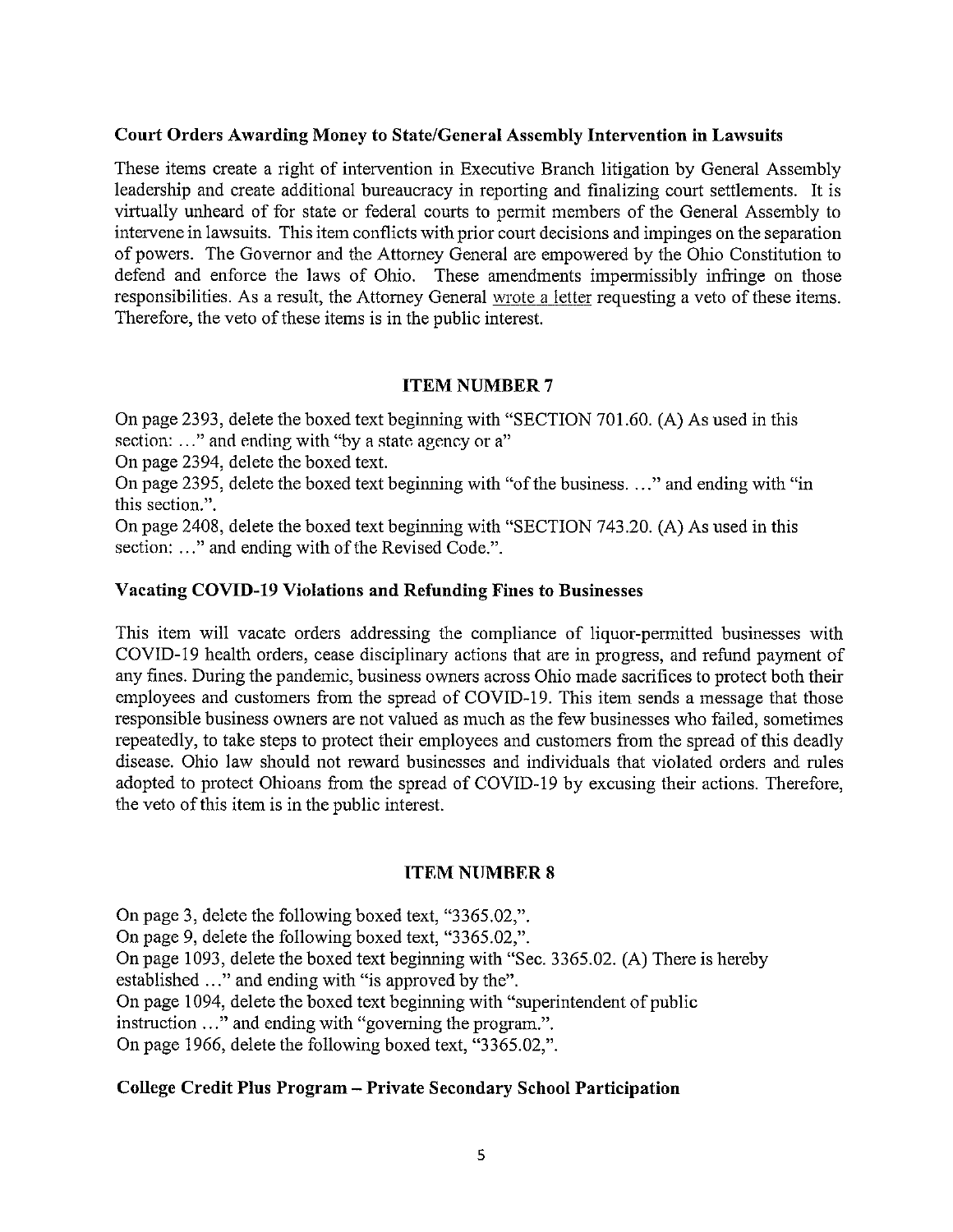This item will exempt some nonpublic secondary schools from all College Credit Plus laws and regulations. This would discourage participation in College Credit Plus and put some students who choose to pursue college credit before high school graduation at <sup>a</sup> disadvantage. This does not benefit students seeking higher education nor does it help advance state educational attainment goals. Therefore, the veto of this item is in the public interest.

# ITEM NUMBER <sup>9</sup>

On page 376, delete the boxed text beginning with "Notwithstanding the membership ..." and ending with "Revised Code,".

On page 376, delete the boxed text beginning with "a board of alcohol..." and ending with "this section.".

On page 377, delete the boxed text beginning with "; (c) To establish the board..." and ending with "more than nine".

On page 377, delete the boxed text beginning with " $(2)$  In the case of a board ..." and ending with "otherwise occur.".

On page 377, delete the boxed text beginning with "The director of mental health. . ." and ending with "the county".

On page 378, delete the boxed text beginning with "constituting the service district..." and ending with "such a person.".

## Changing ADAMHS Board Composition and Appointment

The DeWine-Husted Administration supports empowering county commissioners to which this provision applies to establish new boards of alcohol, drug, and mental health of varying sizes. However, this language, as written, limits the Director of Mental Health and Addiction Services' ability to appoint Ohioans with lived experience with behavioral health issues, family members, and clinical experts to boards of alcohol, drug, and mental health. The perspectives of these individuals are essential to create continuums of care that meet the needs of Ohioans struggling with mental illness and substance use disorders.

The Administration would be supportive of legislation to allow certain counties to reduce the size of their boards of alcohol, drug, and mental health. However, any change in the law that allows <sup>a</sup> reduction in the number of individuals on <sup>a</sup> board must maintain the current proportional number of members appointed by the Director of the Ohio Department of Mental Health and Addiction Services and by the county commissioners. Therefore, the veto of this item is in the public interest.

# ITEM NUMBER 10

On page 2245, delete the following boxed text "These funds shall only be allocated to existing programs.".

## Excluding Counties from Drug Reimbursement Program

This item will only allow thnding from the Psychotropic Drug Reimbursement Program to be awarded to county jails already participating in the program. By limiting earmarked funds, this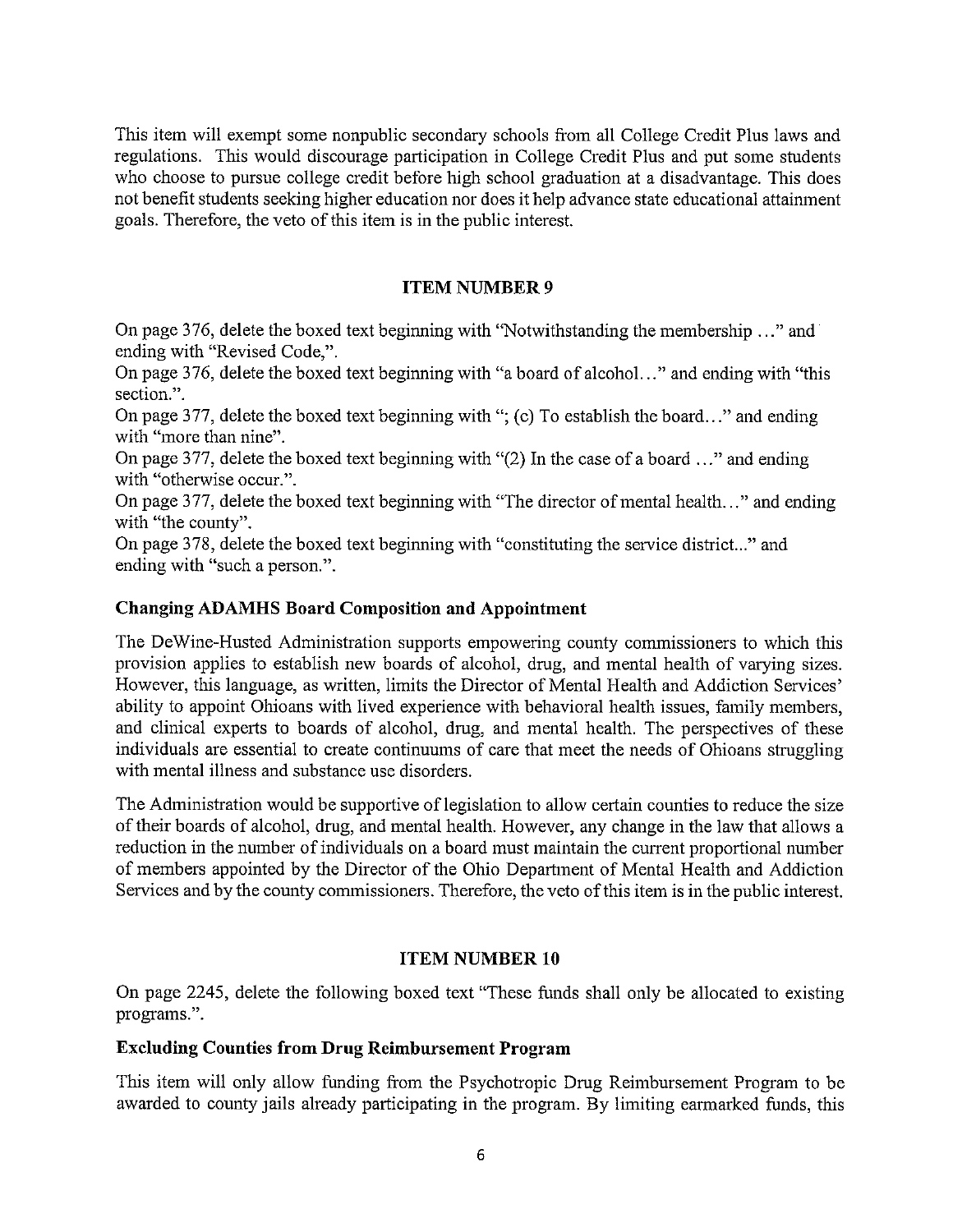item excludes jails in eight Ohio counties that primarily serve Appalachian Ohio that could benefit from the program. This item limits the flexibility of the Ohio Department of Mental Health and Addiction Services to respond to unmet local needs. Therefore, the veto of this item is in the public interest.

#### ITEM NUMBER <sup>11</sup>

On page 4, delete the following boxed text "5751.02,". On page 10, delete the following boxed text "5751.02,". On page 1934, delete the boxed text beginning with "Sec. 5751.02. (A) For the purpose of..." and ending with "or results in,". On page 1935, delete the boxed text. On page 1936, delete the boxed text. On page 1937, delete the boxed text beginning with "budget and management..." and ending with "...the thirticth day of June of the current fiscal year". On page 1967, delete the following boxed text "5751.02,". On page 2434, delete the following boxed text "5751.02,".

## Reducing CAT Administration Fee Earmark

This item reduces the percentage of commercial activity tax (CAT) revenue credited to the Revenue Enhancement Fund (Fund 2280) from 0.65% to 0.5% beginning July 1,2021. This find is used to defray the costs incurred by the Ohio Department of Taxation in administering the CAT, and the estimated reduction is \$3.3 million per fiscal year. The Department of Taxation has worked hard over the last two years to right-size the agency by leveraging technology and innovative management techniques, and agency staffing is at <sup>a</sup> historic low. The Department ofTaxation must maintain its current budget to continue providing fundamental services to Ohioans and to preserve the integrity of the tax system. This item will hinder the Department of Taxation's ability to carry out its collection and enforcement functions, which could potentially impact state revenue. Therefore, the veto of this item is in the public interest.

## ITEM NUMBER 12

On page 1679, delete the boxed text beginning with "(8) "Table A" means the table . . ." and ending with "special focus facility program.".

## Nursing Facility Quality Incentive Payments

This item excludes <sup>a</sup> nursing facility from <sup>a</sup> quality incentive payment for state fiscal year 2022 or state fiscal year 2023 if the nursing facility is listed in Table A, B, or C of the Centers for Medicare and Medicaid Service's (CMS) Special Focus Facility Program list. Tables A, B, and C are defined in the statute. The definition of Table C is inconsistent with the table designation by CMS. This veto is <sup>a</sup> technical correction to align the table definitions with CMS' designations. Therefore, the veto of this item is in the public interest.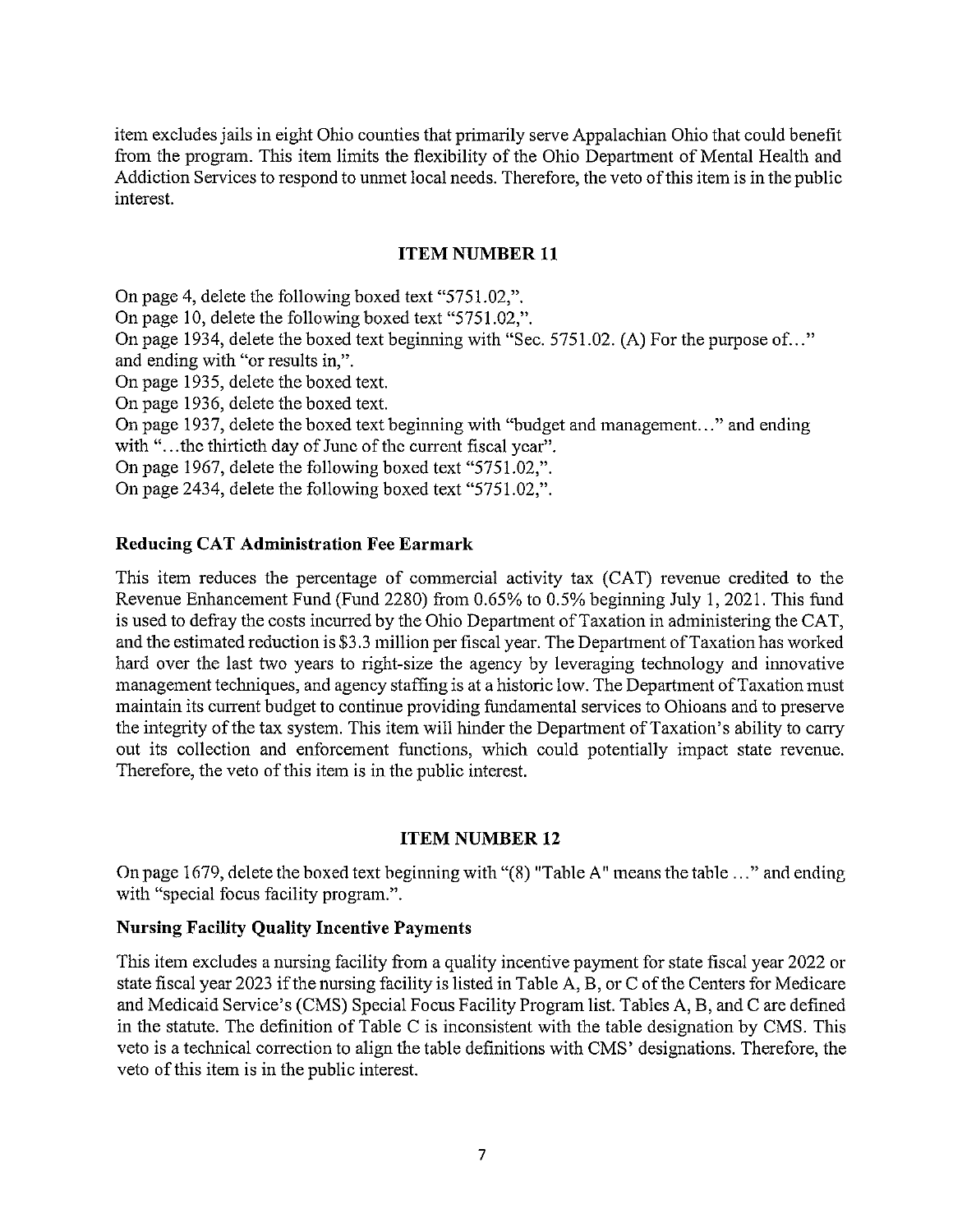#### ITEM NUMBER <sup>13</sup>

On page 738, delete the following boxed text beginning with "The department of education..." and ending with "division (A)(3)(a) of this section.".

#### EdChoice Scholarship Administrative Procedures

This partial veto clarifies that all families applying for EdChoice scholarships deserve an expedited approval process. This item creates <sup>a</sup> conditional approval process for both types of EdChoice Scholarships. However, part of the item would only offer this conditional approval for one type of EdChoice Scholarship. By removing this language, the Department of Education will be obligated to expedite conditional approval for all applicants. All applicants' families deserve <sup>a</sup> more expedited process. Therefore, this is in the public interest.

#### ITEM NUMBER 14

On page 4, delete the following boxed text, "5167.10,". On page 10, delete the following boxed text, "5167.10,". On page 1688, delete the boxed text beginning with "Sec. 5167.10.  $(A)$  The department of medicaid ..." and ending with "date of the decision.". On page 1967, delete the following boxed text, "5167.10,".

#### Medicaid Managed Care Procurement

This item would limit the Department of Medicaid's ability to fulfill our commitment to all Ohioans - to children and their parents, physicians, counselors, nurses and all of our healthcare professionals to provide <sup>a</sup> system of accessible, quality health care. The language would require Medicaid to award contracts to certain companies without requiring that they demonstrate the ability to meet the medical needs of Ohioans.

The reforms started under the DeWine-Husted administration are poised to save the State of Ohio hundreds of millions of taxpayer dollars, increase transparency and accountability, better connect Ohioans with needed care, and provide additional support for children with complex behavioral health needs and adults with chronic conditions. This item puts at risk the overhaul carefully designed to improve the lives of the most vulnerable Ohioans. Therefore, this veto is in the best interest of the public.

> IN WITNESS WHEREOF, I have hereunto subscribed my name and